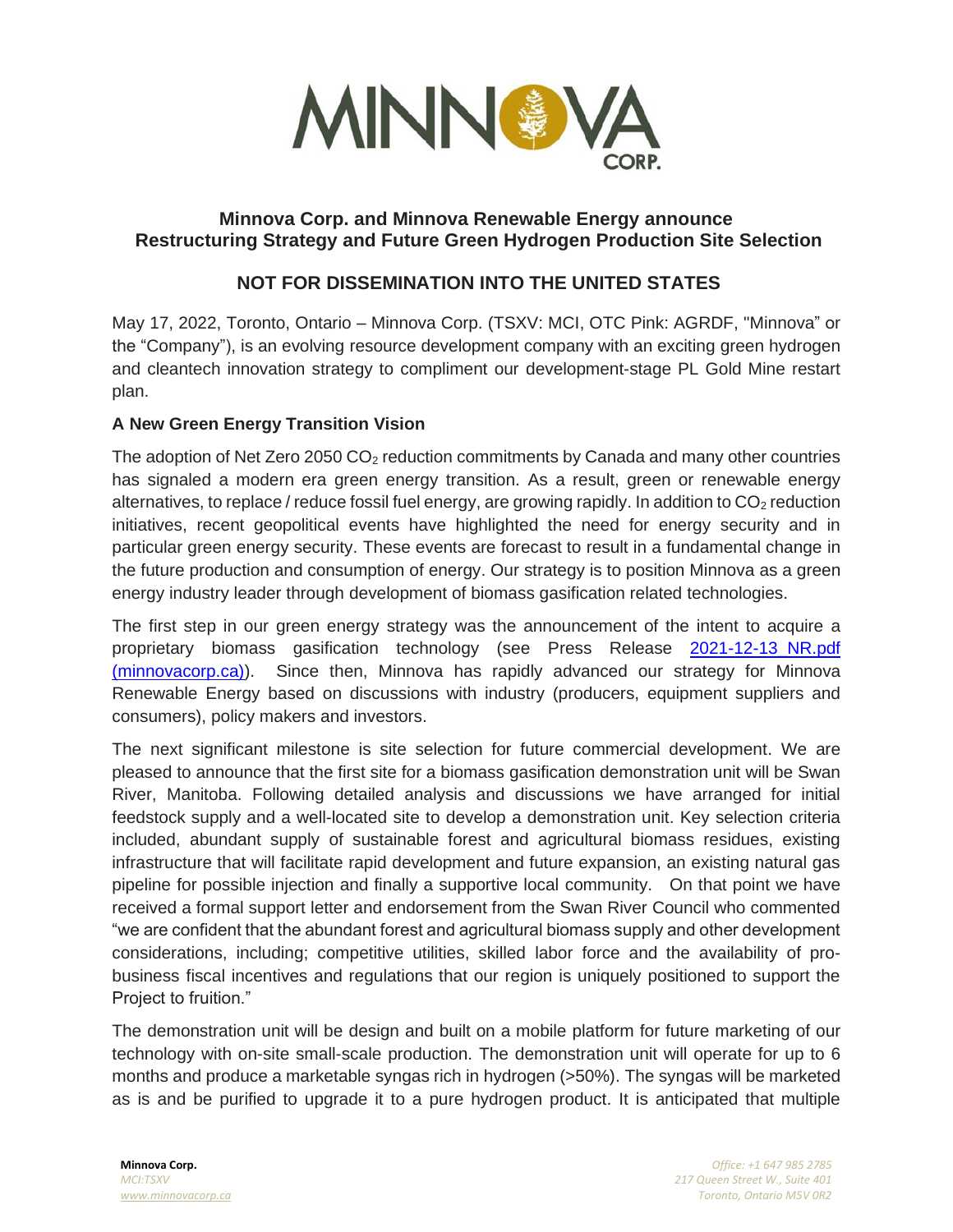

feedstocks will be tested to refine and confirm syngas quality and yield and enhance the gasification unit design in preparation for a Phase 1 commercial scale operation targeting initial production of up to 1.4 mln kg of pure Hydrogen per year. Following the completion of the demonstration unit it can be relocated to other sites in Canada and the United States with abundant sustainable biomass supply to demonstrate our technology's ability to replace or reduce existing fossil fuel use with green hydrogen.

Minnova Renewable Energy also continues to advance its strategy internationally. Site selection initiatives are ongoing in other jurisdictions with abundant biomass residues and favourable green energy market support. Engagement with potential feedstock suppliers in Costa Rica and Romania has been well received and biomass gasification test work in underway to collect required data to incorporate into future commercial plant design. Both locations represent excellent targets for large scale, sustainable green hydrogen and/or green ammonia production with significant local industrial demand and access to North American and European markets.

# **Commitment to the Restart of the PL Gold Mine**

We remain committed to the restart of the PL Gold Mine. The positive 2017 Feasibility Study confirmed the projects robust economics in support of a restart of operations. It also highlighted the projects significant gold price leverage (see Press Release [https://minnovacorp.ca/MCI-](https://minnovacorp.ca/MCI-Corporate-Update-July-30-2020-FINAL.pdf)[Corporate-Update-July-30-2020-FINAL.pdf\)](https://minnovacorp.ca/MCI-Corporate-Update-July-30-2020-FINAL.pdf). Follow-on drilling programs demonstrated;

- ✓ **The resource expansion potential** with positive step out drill results on the PL North target area, an extension of the main PL deposit (see Press Release 2020-08-10 NR.pdf [\(minnovacorp.ca\)\)](https://minnovacorp.ca/2020-08-10_NR.pdf)
- ✓ **The properties exploration upside** with the best step out drill hole in the projects history which intersected 101.6 g/t Au associated with visible gold over 0.5 meters at target depth of 208.0 meters [\(see Press Release MCI-High-Gold-Grades-and-Resource-Expansion-](https://minnovacorp.ca/MCI-High-Gold-Grades-and-Resource-Expansion-Potential-Confirmed-MAY-27.pdf)[Potential-Confirmed-MAY-27.pdf \(minnovacorp.ca\)](https://minnovacorp.ca/MCI-High-Gold-Grades-and-Resource-Expansion-Potential-Confirmed-MAY-27.pdf).

Achieving so many project milestones, supports management's positive view for the future restart potential of the PL Gold Mine. However, current gold price volatility and lack lustre investor interest in small cap gold exploration and development companies has been a challenge to adequately fund the projects development. Our development strategy for PL remains unchanged and we will continue to actively solicit M+A (JV, outright sale, or other restructuring options) in parallel with project financing initiatives.

PL is an attractive near-term gold production opportunity, located in a low-risk jurisdiction. Considering current high inflation and heightened geopolitical tensions there is a generally positive outlook for higher future gold price. With this in mind we strongly believe PL represents significant value and are committed to unlocking is value through restart or a transaction that maximizes current and future value for Minnova shareholders.

To summarize, the core tenants of our Strategic Plan are: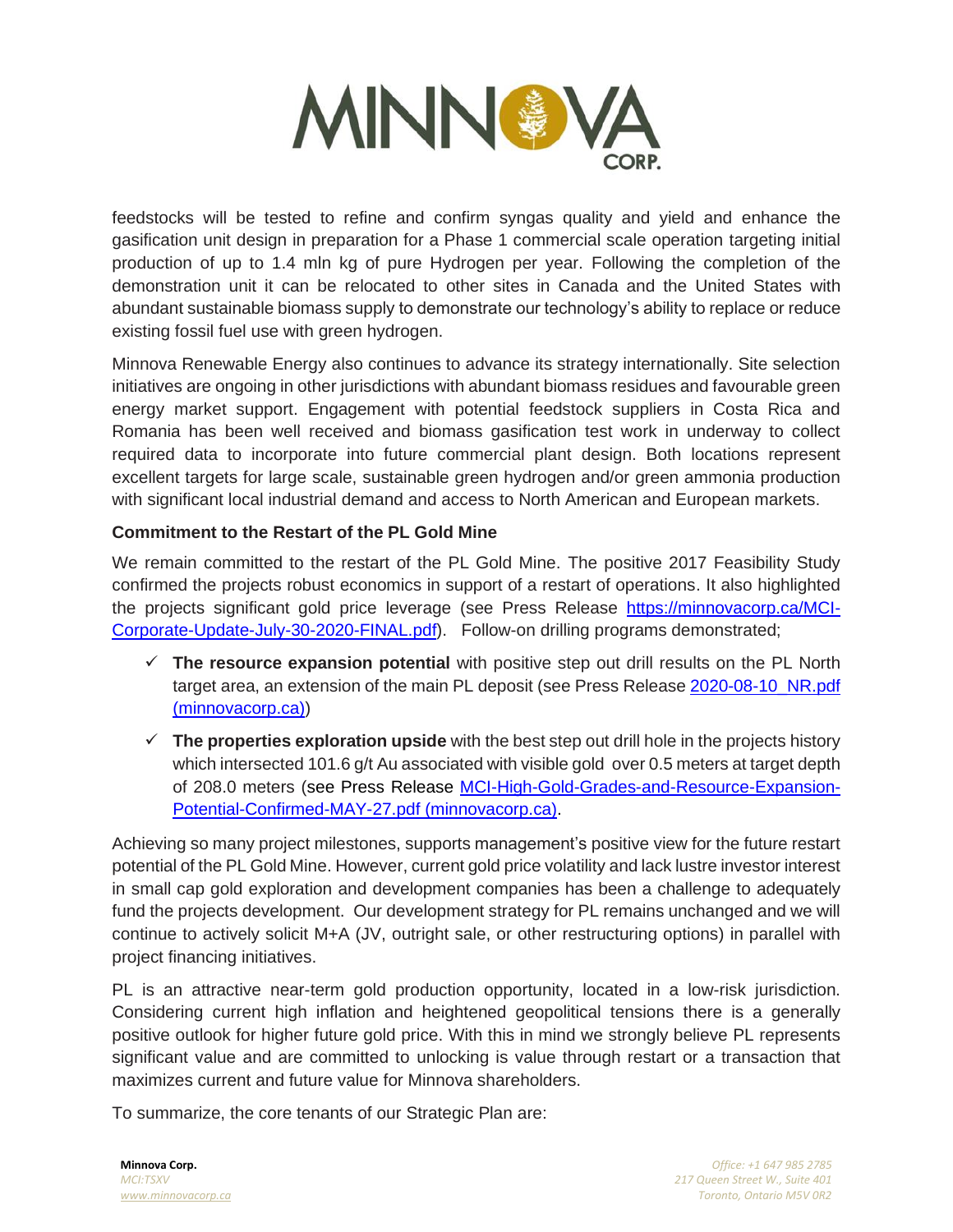

- Advance Minnova Renewable Energy to commercial operations with development of proprietary biomass gasification technology. Demonstration units are planned for Manitoba, Central America, and Romania for 2022. In addition to a build, own operate model we will also look at a technology licensing model whereby we receive performancerelated compensation for our biomass gasification technology licensed to other operators seeking to replace fossil fuels.
- Continue to review innovative cleantech technologies that compliment our biomass gasification technology. The green energy transition offers many opportunities for production, storage, and delivery of green energy. We believe acquiring and developing innovative technologies across the entire biomass gasification value chain will enhance the Minnova Renewable Energy value proposition.
- Access available funding dedicated to green energy transition in all targeted locations.
- Continue to advance PL Gold Mine by putting in place appropriate funding, addition of dedicated senior mine development management, JV, sale, or other restructuring options.
- Prepare for possible corporate restructuring of major business units (gold and green energy) into separate, distinct listed companies to maximize shareholder value.

Our Strategic Plan is intended to enhance leverage to gold price and our exposure to the green energy transition. We believe that both the PL Gold Mine and Minnova Renewable Energy strategy (green hydrogen / cleantech portfolio) will broaden investor interest, beyond our current shareholder base, improve access to capital and better reflect current and future market trends.

Gord Glenn, President & CEO commented "We are pleased with the rapid pace of Minnova Renewable Energy's efforts to advance commercial development of biomass gasification in Canada and internationally. Response to our green energy transition vision has been extremely positive and with the announcement of our first demonstration unit, to be located in Swan River, we believe we are in a strong position to successfully transition to commercial production on a relatively short timeline. Our strategy contemplates a possible restructuring. Management and board do not believe our current share price in anyway reflects the value of our PL Gold Mine restart plan or Minnova Renewable Energy and we will aggressively pursue transactions to surface value of both businesses."

### **QA/QC**

All samples were sawn and separated with one half being returned to the core box for reference and the other being bagged in a plastic sample bag which was labeled, tagged, documented and sealed. All core samples were placed in labelled rice sacks and sealed with a security zip-tie. Samples were delivered to Activation Laboratories Ltd. in Thunder Bay Ontario. Receipt of the samples was signed off at the preparation lab and was tracked by the Company. Pulps of each sample were prepared and followed by fire assay and gravimetric analysis, if required. A QA/QC program including the regular insertion by the Company of duplicates, blanks and standards was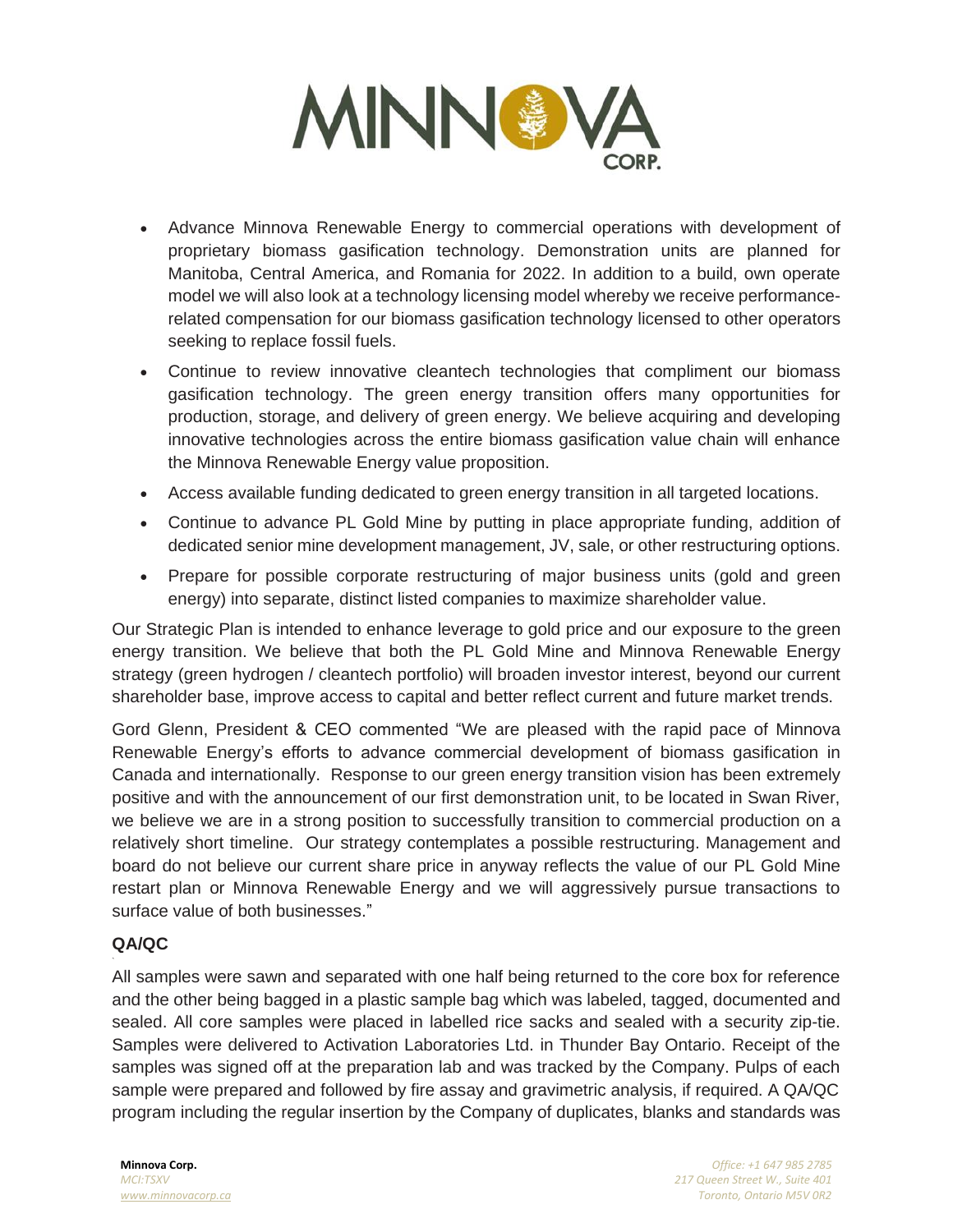

instituted. Sample lengths varied according to geology and mineralization with quartz veins regularly sampled.

## **About Minnova Corp.**

Minnova Corp. is an emerging Canadian gold producer with a focus on incorporating clean energy into the restart plan for the PL Gold Mine. In addition to expanding gold resources on its PL and Nokomis gold deposits the Company established a wholly owned subsidiary, Minnova Renewable Energy, which is targeting green hydrogen production. The Company has completed a Positive Feasibility Study in support of restarting the PL Mine at an average annual production rate of 46,493 ounces over a minimum 5-year mine life. The resource remains open to expansion and future surface exploration work programs will target resource expansion. The PL Gold Mine has a short pre-production timeline forecast at 15 months, benefits from a valid underground mining permit (Environment Act 1207E), an existing 1000 tpd processing plant, over 7,000 meters of developed underground ramp to -135 metres depth, is fully road accessible and close to existing mining infrastructure in the prolific Flin Flon Greenstone Belt of Central Manitoba. Minnova announced an exclusive agreement to acquire up to 100% of the outstanding share capital of DUMA Engineering (2018) Inc. ("DUMA") on December 13, 2022. The acquisition price will consist of; a) an initial payment of C\$100,000 for a 50% interest and b) a final payment to be determined following the completion of satisfactory due diligence and the filing of certain patents related to their innovative gasification technology. The closing of the acquisition of DUMA is subject to several conditions including the satisfactory completion of due diligence, receipt of all regulatory approvals and is expected to be concluded by the end of Q2/2022.

### **Qualified Person**

Mr. Chris Buchanan, M. Sc., P. Geo., a consultant of the Company and a "Qualified Person" under National Instrument 43-101, has reviewed and approved the scientific and technical information in this press release.

#### **For more information please contact:**

**Minnova Corp.** Gorden Glenn President & Chief Executive Officer

For further information, please contact Investor Relations at 647-985-2785 or info@minnovacorp.ca

Visit our website at www.minnovacorp.ca

#### **Forward Looking Statements**

*This news release contains "forward-looking information" within the meaning of applicable Canadian securities legislation. Forward-looking information includes, but is not limited to, information regarding the Company including management's assessment of future plans and operations, that may involve risks associated with mining exploration and development, volatility*